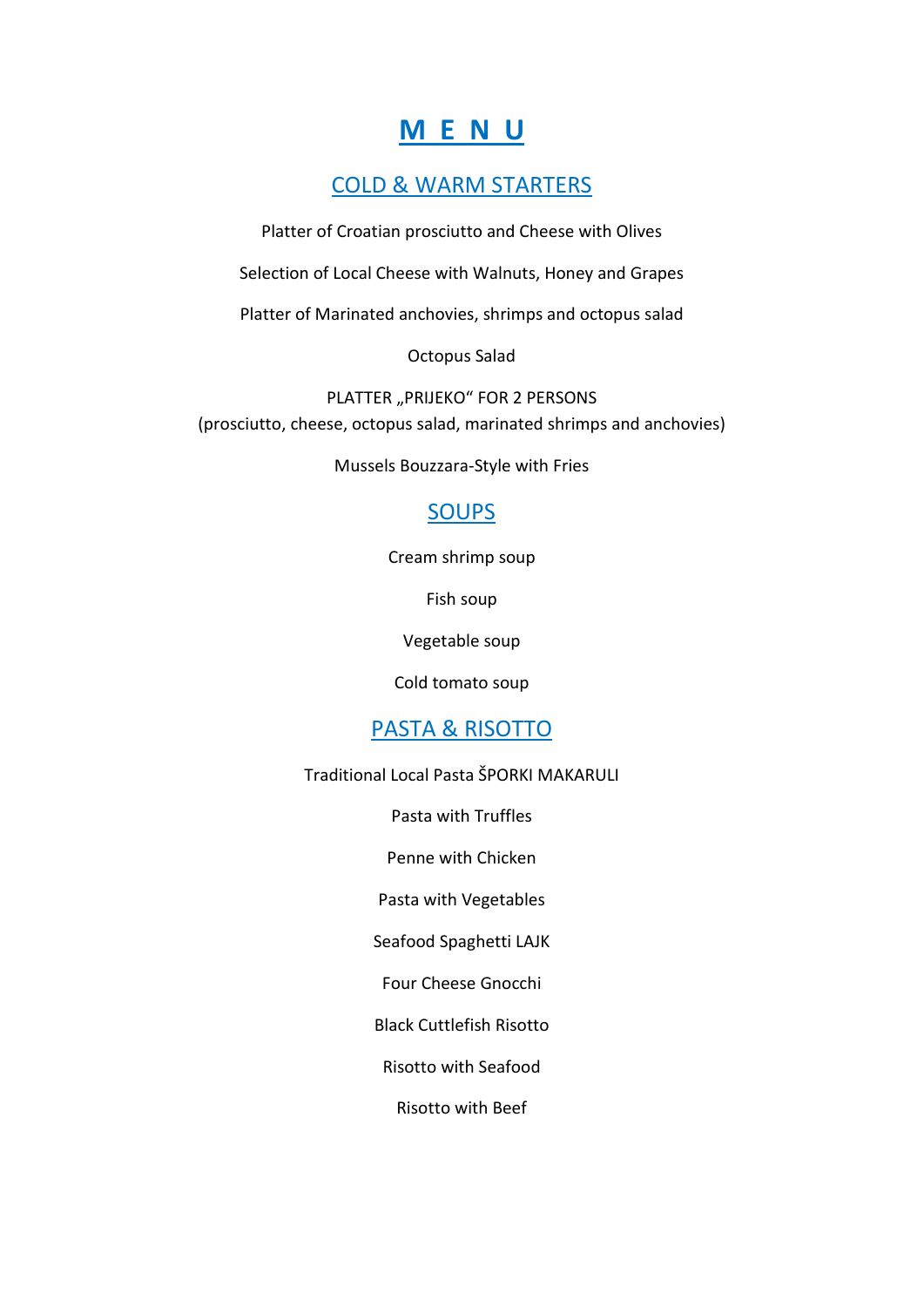#### FISH & SEAFOOD

Seabass fillet with Grilled Vegetables and Potatoes

John Dory fillet with a Side Dish Grilled Scampi and Rice with Butter Scampi Bouzzara Style Grilled Octopus with Vegetables and Potatoes Fried Calamari & Fries Grilled Calamari with Vegetables and Potatoes Local Stuffed Calamari with a Side Dish Croatian Brodetto – Traditional Local Delicacy GREGADA – traditional slowly cooked fish with potatoes SEAFOOD PLATTER "DUBROVNIK" FOR 2 PERSONS (grilled whole fish, calamari, scampi, octopus and mussels) SEAFOOD PLATTER "LAJK" FOR 2 PERSONS (lobster, grilled whole fish, calamari, scampi, octopus, mussels) Fresh Fish with a side dish of choice per kg Adriatic Lobster with a side dish of choice MEAT DELICACIES Beefsteak with Truffles and a side dish Beefsteak with Peppercorn sauce and a side dish Beefsteak with Grilled Vegetables and Potatoes.....180 kn Čevapčići – Local Meat Specialty Traditional Croatian Pašticada with Gnocchi Stuffed Bell Peppers with Mashed Potatoes

Grilled Chicken stuffed with Shrimps and a side dish

Grilled Chicken with Truffle sauce and a side dish